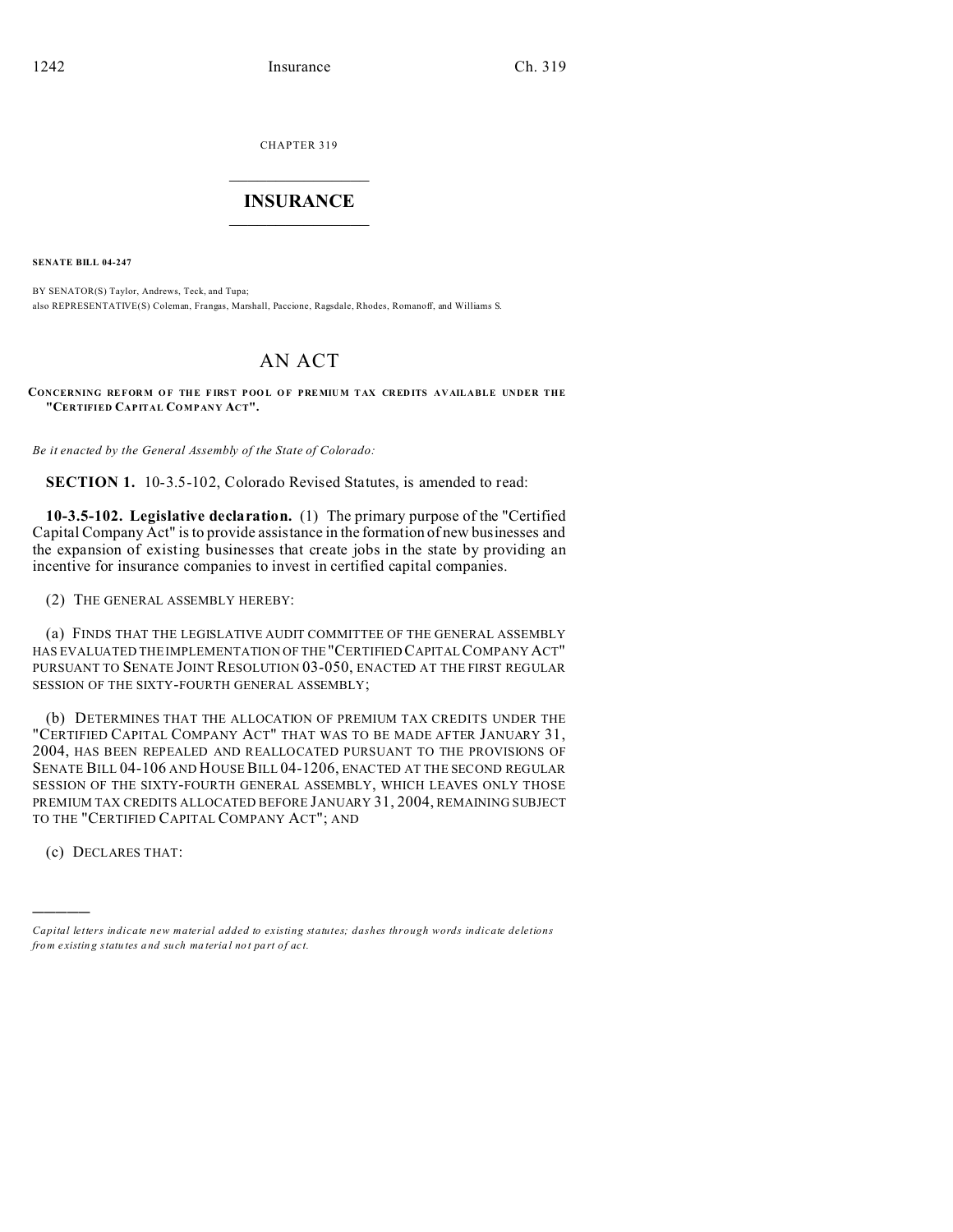## Ch. 319 Insurance 1243

(I) THE "CERTIFIED CAPITAL COMPANY ACT" SHOULD BE MODIFIED TO MORE EFFICIENTLY AND EFFECTIVELY ACHIEVE THE PURPOSES FOR WHICH IT WAS ENACTED; AND

(II) THOSE PURPOSES ARE BEST SERVED BY PROSPECTIVELY AMENDING THE "CERTIFIED CAPITAL COMPANY ACT" PURSUANT TO SENATE BILL 04-247, ENACTED AT THE SECOND REGULAR SESSION OF THE SIXTY-FOURTH GENERAL ASSEMBLY. NO PROVISION OF THIS ARTICLESHALL BE CONSTRUED TO RETROSPECTIVELY MODIFY ANY EXISTING STATUTORY, REGULATORY, OR CONTRACTUAL OBLIGATION.

**SECTION 2.** 10-3.5-103 (11) and (14), Colorado Revised Statutes, are amended, and the said 10-3.5-103 is further amended BY THE ADDITION OF A NEW SUBSECTION, to read:

**10-3.5-103. Definitions.** As used in this article, unless the context otherwise requires:

(11) "Qualified business" means a business that:

(a) Meets all of the following conditions as of the time of a certified capital company's first investment in the business IF THAT INVESTMENT OCCURRED BEFORE THE EFFECTIVE DATE OF THIS PARAGRAPH (a):

 $(a)$  (I) It is headquartered in this state, and its principal business operations are located in this state;

 $\leftrightarrow$  (II) It is a small business concern as described in the small business size regulations of the United States small business administration, 13 CFR 121.201; and

 $(e)$  (III) It is not a business predominantly engaged in professional services provided by accountants or lawyers.

(b) SUBJECT TO PARAGRAPH (c) OF THIS SUBSECTION (11), MEETS ALL OF THE FOLLOWING CONDITIONS AS OF THE TIME OF A CERTIFIED CAPITAL COMPANY'S FIRST INVESTMENT IN THE BUSINESS IF THAT INVESTMENT OCCURS ON OR AFTER THE EFFECTIVE DATE OF THIS PARAGRAPH (b):

#### (I) EITHER OF THE FOLLOWING:

(A) IT IS HEADQUARTERED IN THIS STATE, ITS PRINCIPAL BUSINESS OPERATIONS ARE LOCATED IN THIS STATE, AND THE CERTIFIED CAPITAL COMPANY HAS A REASONABLE EXPECTATION, BASED UPON AN AFFIDAVIT OF ONE OF THE PRINCIPAL OFFICERS OF THE BUSINESS OR OTHER COMPARABLE EVIDENCE, THAT THE BUSINESS INTENDS TO PRESERVE ITS HEADQUARTERS AND PRINCIPAL PLACE OF BUSINESS IN COLORADO FOR AT LEAST THREE YEARS AFTER THE QUALIFIED INVESTMENT AND THAT IT WILL EXPEND SUBSTANTIALLY ALL OF THE QUALIFIED INVESTMENT WITHIN COLORADO PURSUANT TO CRITERIA ADOPTED BY THE OFFICE BY RULE. IF A BUSINESS MEETS SOME BUT NOT ALL OF THE CRITERIA OF THIS SUB-SUBPARAGRAPH (A), THE BUSINESS MAY NEVERTHELESS BE DEEMED TO BEAQUALIFIED BUSINESS IF THE COLORADO ECONOMIC DEVELOPMENT COMMISSION DETERMINES THAT AN INVESTMENT OF CERTIFIED CAPITAL PROPOSED BY A CERTIFIED CAPITAL COMPANY PURSUANT TO THIS ARTICLE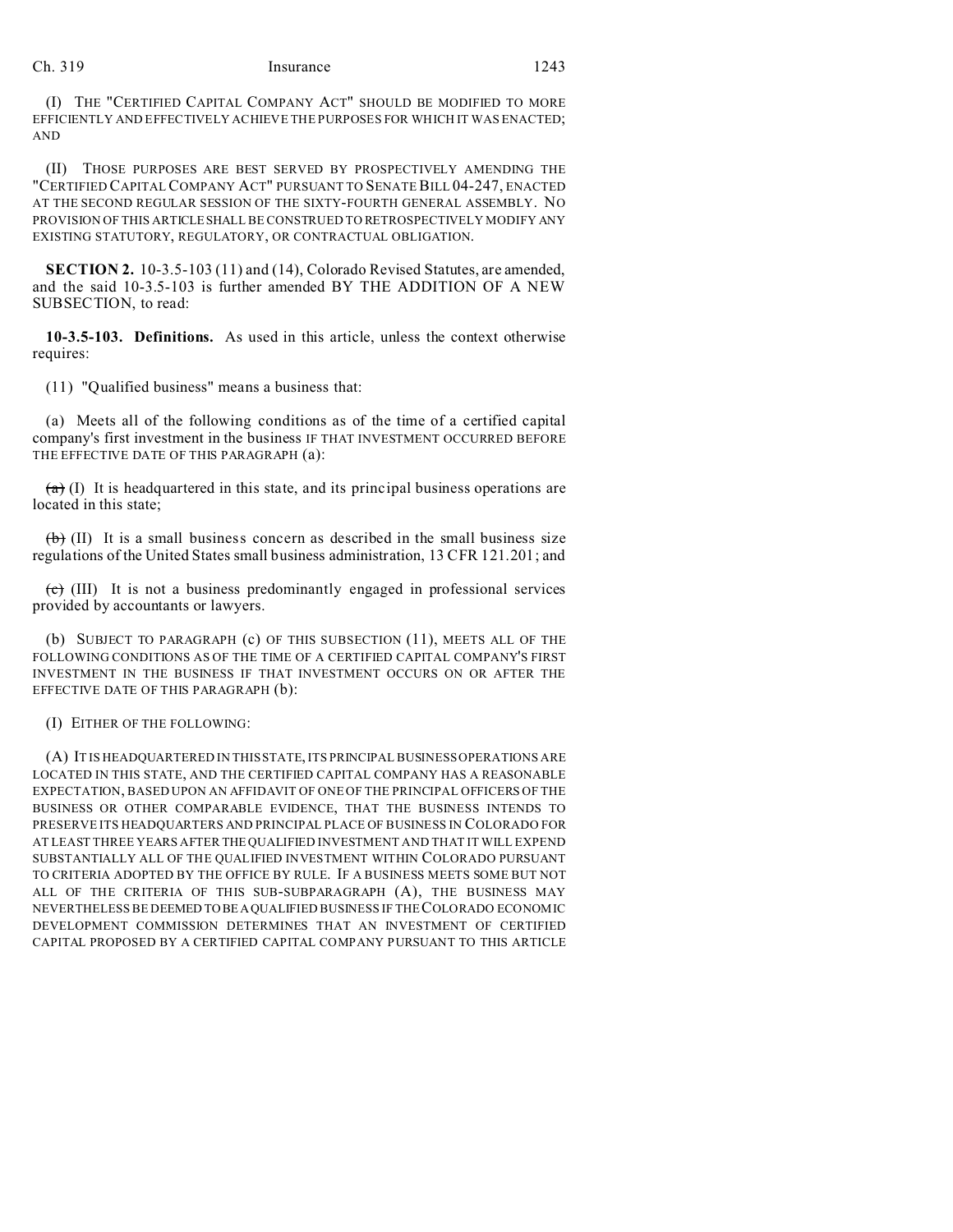WILL FURTHER THE ECONOMIC DEVELOPMENT OF THE STATE.

(B) IT HAS ENTERED INTO A CONTRACT WITH THE CERTIFIED CAPITAL COMPANY TO COMPLY, WITHIN NINETY DAYS AFTER FINALIZATION OF THE CONTRACT, WITH SUB-SUBPARAGRAPH (A) OF THIS SUBPARAGRAPH (I), AND THE CONTRACT CONTAINS ENFORCEABLE PROVISIONS REQUIRING A RETURN OF ANY INVESTMENT OF CERTIFIED CAPITAL IF THE BUSINESS FAILS TO SO COMPLY;

(II) IT IS A SMALL BUSINESS CONCERN AS DESCRIBED IN THE SMALL BUSINESS SIZE REGULATIONS OF THE UNITED STATES SMALL BUSINESS ADMINISTRATION, 13 CFR 121.201; AND

(III) IT IS NOT A BUSINESS PREDOMINANTLY ENGAGED IN:

(A) PROFESSIONAL SERVICES PROVIDED BY ACCOUNTANTS, DOCTORS, OR LAWYERS;

(B) BANKING OR LENDING;

(C) REAL ESTATE DEVELOPMENT;

(D) INSURANCE;

(E) OIL AND GAS EXPLORATION;

(F) DIRECT GAMBLING ACTIVITIES, WHICH SHALL NOT INCLUDE ANCILLARY GAMBLING EQUIPMENT AND OTHER INDIRECT GAMBLING ACTIVITIES, AS DEFINED BY THE OFFICE; OR

(G) BUSINESSES THAT MAKE LOANS TO OR INVEST IN A CERTIFIED CAPITAL COMPANY OR AN AFFILIATE OF A CERTIFIED CAPITAL COMPANY OR INSURANCE COMPANY.

(c) ANY BUSINESS THAT IS CLASSIFIED AS A QUALIFIED BUSINESS PURSUANT TO PARAGRAPH (b) OF THIS SUBSECTION (11) AT THE TIME OF THE FIRST QUALIFIED INVESTMENT IN SAID BUSINESS SHALL REMAIN CLASSIFIED AS A QUALIFIED BUSINESS, MAY RECEIVE CONTINUING QUALIFIED INVESTMENTS, AND SUCH CONTINUING INVESTMENTS SHALL BE QUALIFIED INVESTMENTS EVEN THOUGH SUCH BUSINESS MAY NOT MEET THE DEFINITION OF A QUALIFIED BUSINESS AT THE TIME OF SUCH CONTINUING INVESTMENTS; EXCEPT THAT, UNLESS OTHERWISE DETERMINED BY THE ECONOMIC DEVELOPMENT COMMISSION, SUCH BUSINESS SHALL NOT BE ELIGIBLE TO RECEIVE FURTHER QUALIFIED INVESTMENTS IF:

(I) IT HAS RELOCATED ITS HEADQUARTERS OR PRINCIPAL BUSINESS OPERATIONS OUTSIDE OF THIS STATE; OR

(II) IT HAS NOT EXPENDED SUBSTANTIALLY ALL OF ITS PRIOR QUALIFIED INVESTMENTS WITHIN COLORADO PURSUANT TO CRITERIA ADOPTED BY THE OFFICE BY RULE; EXCEPT THAT THIS LIMITATION SHALL NOT BE DEEMED TO EITHER:

(A) PRECLUDE THE PURCHASE OF SERVICES OR GOODS FROM OUTSIDE OF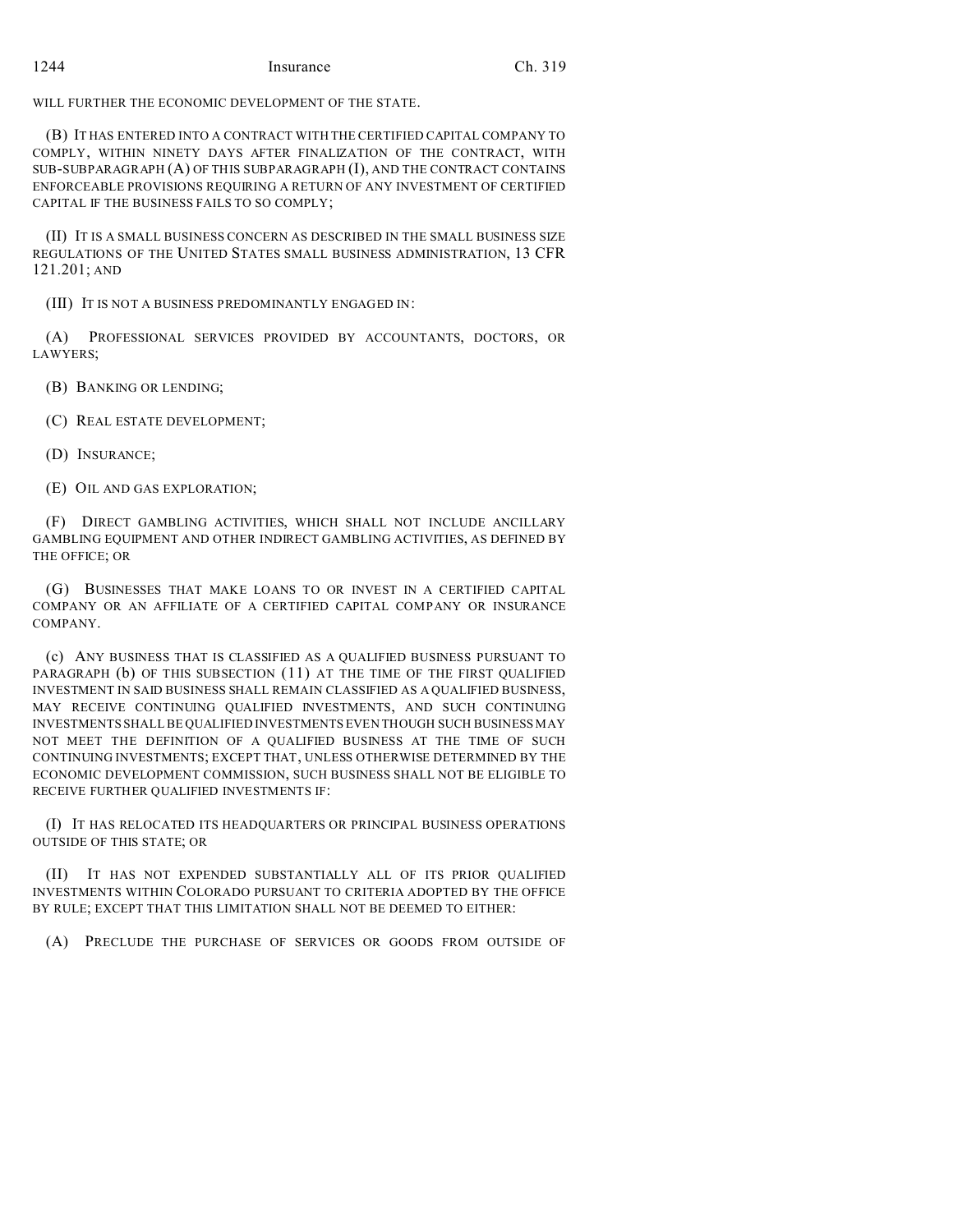COLORADO IF SUCH SERVICES ARE PERFORMED AND SUCH GOODS ARE USED IN COLORADO; OR

(B) APPLY RETROACTIVELY TO DISQUALIFY A QUALIFIED INVESTMENT PREVIOUSLY APPROVED BY THE OFFICE AFTER THE QUALIFIED INVESTMENT HAS BEEN MADE.

(14) (a) "Qualified investment" means the investment of cash by a certified capital company in a qualified business or qualified rural business for the purchase of any debt, debt participation, equity, or hybrid security, including a debt instrument or security that has the characteristics of debt but provides for conversion into equity or equity participation instruments, including, but not limited to, options or warrants; except that, with respect to all certified capital invested pursuant to an allocation of tax credits pursuant to section 10-3.5-106 (2) (a) (I), or (2) (b) (I), the investment shall be made in a qualified rural business.

(b) UNLESS PREVIOUSLY APPROVED BY THE OFFICE BASED UPON UNIQUE CIRCUMSTANCES, A CERTIFIED CAPITAL COMPANY SHALL NOT MAKE A LOAN ON OR AFTER THE EFFECTIVE DATE OF THIS PARAGRAPH (b) TO A QUALIFIED BUSINESS OR QUALIFIED RURAL BUSINESS UNLESS THE BUSINESS HAS RECEIVED TWO WRITTEN LOAN REJECTIONLETTERSFROMTWO DIFFERENT COMMERCIAL BANKS THAT ARE FEDERALLY OR STATE CHARTERED IN COLORADO AND THAT MAKE SMALL BUSINESS LOANS, AT LEAST ONE OF WHICH BANKS IS A PREFERRED OR CERTIFIED LENDER DESIGNATED BY THE FEDERAL SMALL BUSINESS ADMINISTRATION. ANY SUCH LOAN BY A CERTIFIED CAPITAL COMPANY SHALL NOT BE MADE THROUGH OR IN CONNECTION WITH ANY GUARANTEED LOAN PROGRAM. ADDITIONALLY, A CERTIFIED CAPITAL COMPANY SHALL NOT MAKE A LOAN ON OR AFTER THE EFFECTIVE DATE OF THIS PARAGRAPH (b) TO A QUALIFIED BUSINESS OR QUALIFIED RURAL BUSINESS UNLESS THE STATE'S REVOLVING LOAN FUND THAT COVERS THE AREA WHERE THE BUSINESS IS LOCATED HAS DECLINED THE LOAN.

(15.5) "SEED OR EARLY STAGE", IN REFERENCE TO A QUALIFIED BUSINESS, MEANS THAT THE QUALIFIED BUSINESS, AT THE TIME OF THE INITIAL QUALIFIED INVESTMENT, EITHER:

(a) HAD LESS THAN FIVE HUNDRED THOUSAND DOLLARS IN TOTAL REVENUES FOR THE FISCAL YEAR IMMEDIATELY PRECEDING THE INITIAL QUALIFIED INVESTMENT;

(b) HAS RECEIVED NO MORE THAN ONE INVESTMENT FROM A PROFESSIONAL VENTURE CAPITAL FIRM WITH FUNDS RAISED FROM INSTITUTIONAL INVESTORS; OR

(c) DOES NOT HAVE POSITIVE OPERATIONAL CASH FLOW FOR THE FISCAL YEAR IMMEDIATELY PRECEDING THE INITIAL QUALIFIED INVESTMENT.

**SECTION 3.** 10-3.5-107 (3), (4), and (5), Colorado Revised Statutes, are amended to read:

**10-3.5-107. Requirements for continuance of certification - fees.** (3) Any business that is classified as a qualified business or qualified rural business at the time of the first investment in said business by a certified capital company shall remain classified as a qualified business or qualified rural business, as applicable, and may receive continuing investments from any certified capital company or any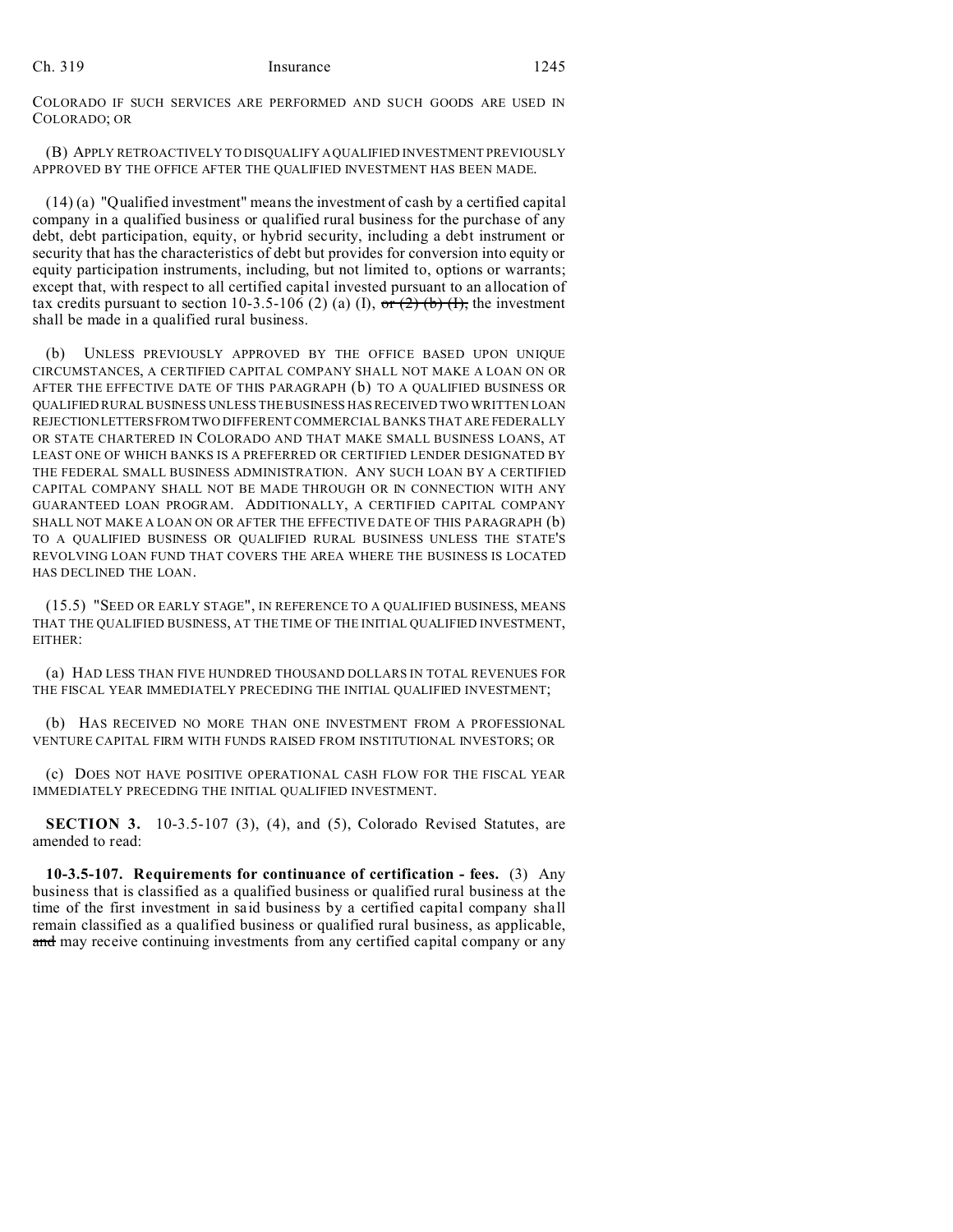1246 Insurance Ch. 319

of its affiliates, AND such continuing investments shall be qualified investments even though such business may not meet the definition of a qualified business or qualified rural business, as applicable, at the time of such continuing investments; EXCEPT THAT:

(a) A BUSINESS THAT IS A QUALIFIED BUSINESS OR QUALIFIED RURAL BUSINESS AT THE TIME OF THE FIRST INVESTMENT BY A CERTIFIED CAPITAL COMPANY IN SUCH BUSINESS WHEN SUCH INVESTMENT OCCURS ON OR AFTER THE EFFECTIVE DATE OF THIS SUBSECTION (3), AS AMENDED, BUT THAT SUBSEQUENTLY VIOLATES THE REQUIREMENTS OF SECTION  $10-3.5-103(11)$  (b)  $(I)$  OR  $(11)$  (c) WITHIN THE FIRST SIX MONTHS AFTER SUCH QUALIFIED INVESTMENT SHALL NOT BE DEEMED TO BE A QUALIFIED BUSINESS OR QUALIFIED RURAL BUSINESS, AS APPLICABLE, FOR PURPOSES OF SUBSECTION (1) OF THIS SECTION AND SECTION 10-3.5-109 (2) (a) ONLY, AND MAY NOT RECEIVE CONTINUING INVESTMENTS FROM ANY CERTIFIED CAPITAL COMPANY OR ANY OF ITS AFFILIATES.

(b) AN INVESTMENT IN A BUSINESS THAT RELOCATES EITHER ITS HEADQUARTERS OR ITS PRINCIPAL BUSINESS OPERATIONS OUTSIDE OF COLORADO AFTER SIX MONTHS BUT LESS THAN THREE YEARS AFTER THE INITIAL QUALIFIED INVESTMENT SHALL:

(I) NOT BE DEEMED TO SATISFY A REQUIREMENT OF SECTION 10-3.5-109 (2) (a) IF SUCH REQUIREMENT HAS NOT ALREADY BEEN COMPLIED WITH AND IF THE RELOCATION OCCURRED DURING THE CERTIFIED CAPITAL COMPANY'S INVESTMENT IN THE BUSINESS; AND

(II) BE DEEMED TO CONTINUE TO SATISFY A REQUIREMENT OF SECTION 10-3.5-109 (2) (a) THAT HAS ALREADY BEEN COMPLIED WITH AND PARAGRAPHS (a) AND (b) OF SUBSECTION (1) OF THIS SECTION.

(4) A certified capital company shall not:

(a) Invest more than fifteen percent of its total certified capital in any one qualified business or qualified rural business; OR

(b) OWN, THROUGH AN INITIAL QUALIFIED INVESTMENT OCCURRING ON OR AFTER THE EFFECTIVE DATE OF THIS PARAGRAPH (b), IN AGGREGATE TOTAL WITH A BUSINESS THAT WAS ORGANIZED BY, IS A FRANCHISEE OF, OR IS AN AFFILIATE OF, THE CERTIFIED CAPITAL COMPANY, MORE THAN FORTY-NINE PERCENT OF ANY ONE QUALIFIED BUSINESS OR QUALIFIED RURAL BUSINESS WITHOUT THE SPECIFIC APPROVAL OF THE OFFICE; EXCEPT THAT NOTHING IN THIS PARAGRAPH (b) SHALL PRECLUDE A CERTIFIED CAPITAL COMPANY FROM EXERCISING ANY:

(I) RIGHT OR REMEDY UPON A DEFAULT BY THE QUALIFIED BUSINESS PURSUANT TO AN INVESTMENT CONTRACT; OR

(II) ANTI-DILUTION OR PREEMPTIVE RIGHTS IT MAY HAVE BEEN GRANTED IN CONNECTION WITH AN INITIAL QUALIFIED INVESTMENT THAT CAN BE EXERCISED UPON AN INVESTMENT IN THE BUSINESS BY A PARTY OTHER THAN THE CERTIFIED CAPITAL COMPANY OR AN AFFILIATE OF THE CERTIFIED CAPITAL COMPANY.

(5) At its option, a certified capital company, before making a proposed investment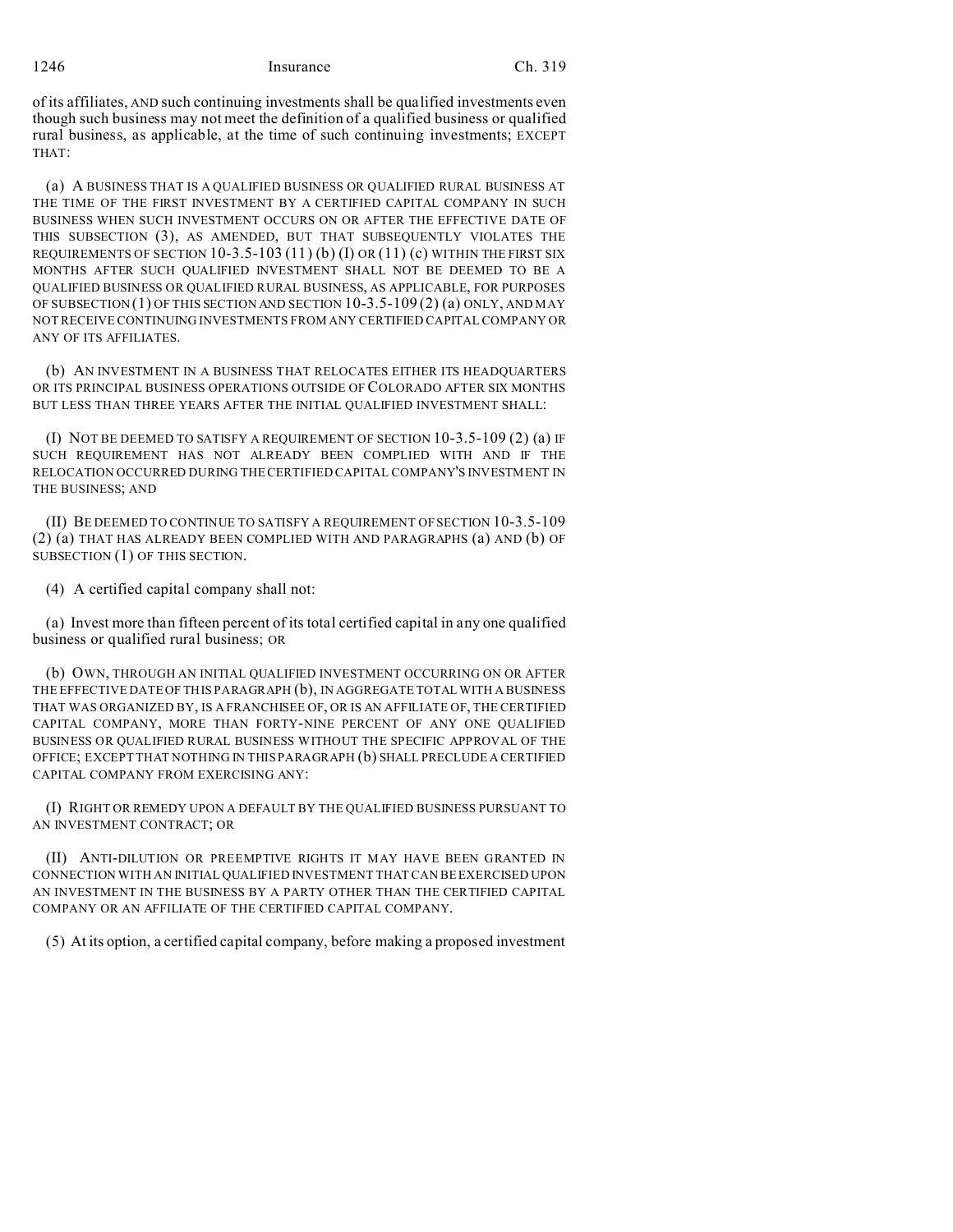### Ch. 319 Insurance 1247

in a specific business, may request from the office a written opinion that the business in which it proposes to invest should be considered a qualified business or qualified rural business, as applicable. Upon receiving such a request, the office shall have ten working days to determine whether the business meets the definition of a qualified business or qualified rural business, as applicable, and notify the certified capital company of its determination with an explanation of the determination. If the office fails to notify the certified capital company with respect to the proposed investment within such ten-working-day period, the business in which the certified capital company proposes to invest shall be deemed to be a qualified business or qualified rural business, as applicable. If the office determines that the business in which the certified capital company proposes to invest BEFORE THE EFFECTIVE DATE OF THIS SUBSECTION (5), AS AMENDED, does not meet all of the criteria set forth in section 10-3.5-103  $(11)(a)$  or (15), as applicable, the office may nevertheless consider the business a qualified business or qualified rural business, as applicable, and approve the investment if the Colorado economic development commission determines that the proposed investment will further the economic development of the state.

**SECTION 4.** 10-3.5-107 (7) (b), Colorado Revised Statutes, is amended BY THE ADDITION OF A NEW SUBPARAGRAPH, to read:

**10-3.5-107. Requirements for continuance of certification - fees.** (7) (b) On or before January 31 of each year, each certified capital company shall report the following to the office:

(IV) THE LOCATION AND NUMBER OF NEW JOBS THAT HAVE BEEN CREATED DUE TO THE CERTIFIED CAPITAL COMPANY'S QUALIFIED INVESTMENTS DURING THE PREVIOUS TWELVE MONTHS AND SINCE THE CERTIFIED CAPITAL COMPANY'S INITIAL QUALIFIED INVESTMENT.

**SECTION 5.** 10-3.5-108 (1) and (2), Colorado Revised Statutes, are amended to read:

**10-3.5-108. Distributions - remittance of portion of proceeds.** (1) SUBJECT TO SECTION 10-3.5-109 (2) (a), a certified capital company may make qualified distributions at any time.

(2) (a) SUBJECT TO SECTION 10-3.5-109 (2) (a) AND PARAGRAPH (b) OF THIS SUBSECTION (2), in order to make a distribution OCCURRING ON OR AFTER THE EFFECTIVE DATE OF THIS PARAGRAPH (a), AS AMENDED, out of PROCEEDS OR GAINS FROM QUALIFIED INVESTMENTS, PROCEEDS OR GAINS FROM ANY OTHER USE OF CERTIFIED CAPITAL, EQUITY CAPITALIZATION CONTRIBUTIONS PAID INTO THE CERTIFIED CAPITAL COMPANY ON OR AFTER THE EFFECTIVE DATE OF THIS PARAGRAPH (a), OR certified capital allocated to its certified investors on a particular allocation date other than a qualified distribution OR A DISTRIBUTION PURSUANT TO PARAGRAPH (b) OF THIS SUBSECTION (2), a certified capital company shall:

(I) Have made qualified investments in an amount cumulatively equal to:

(A) One hundred percent of the certified capital allocated to its certified investors on such allocation date AND HAVE MET THE SIX-MONTH REQUIREMENT STATED IN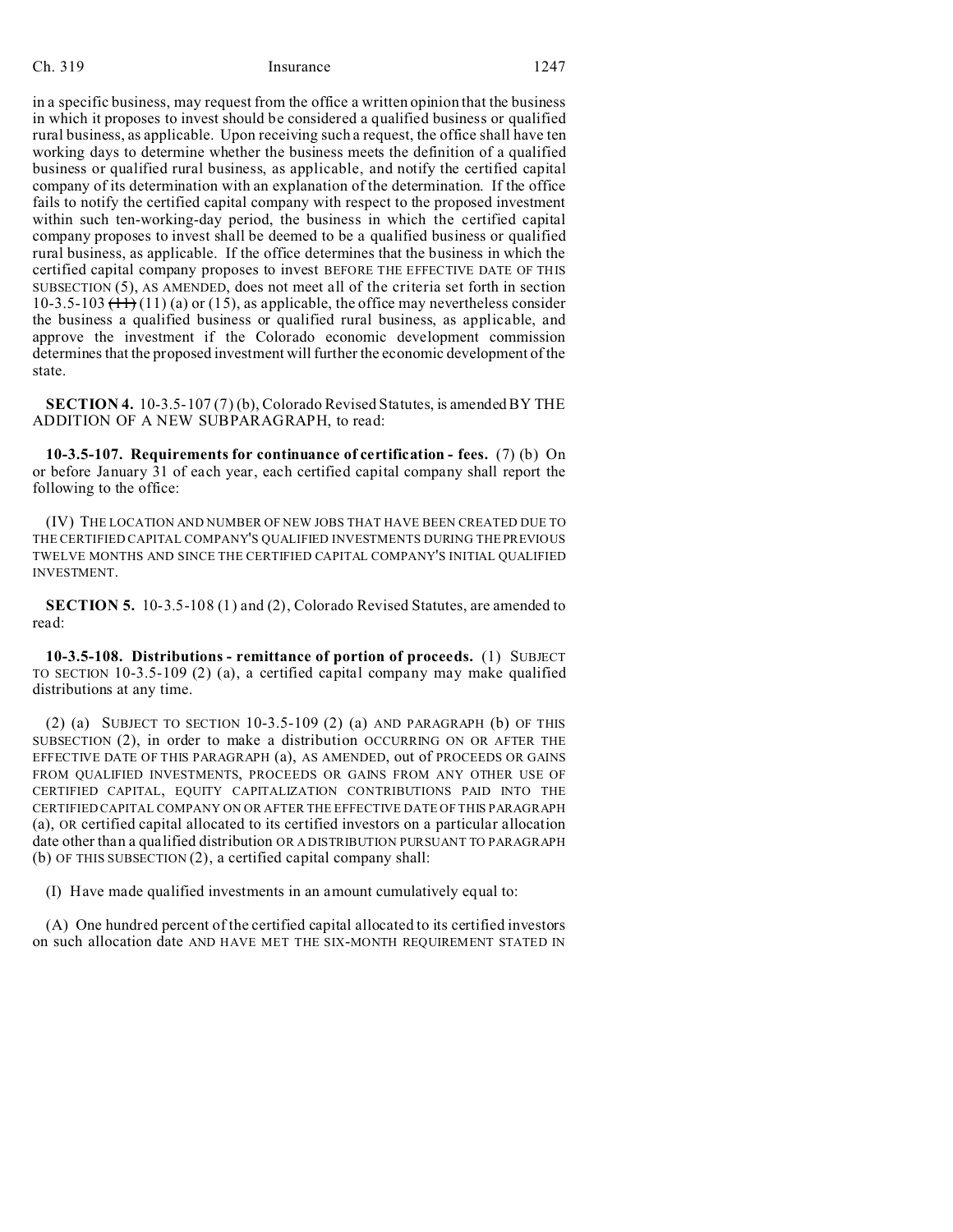# SECTION 10-3.5-107 (3) (a); except that AND

(B) AT LEAST ONE-THIRD OF THE CERTIFIED CAPITAL ALLOCATED TO ITS CERTIFIED INVESTORS UNDER SECTION 10-3.5-106 (2) (a) (II) IN QUALIFIED BUSINESSES THAT ARE IN THE SEED OR EARLY STAGE. SEED OR EARLY STAGE INVESTMENTS OF CERTIFIED CAPITAL ALLOCATED UNDER SECTION 10-3.5-106 (2) (a) (II) AND SECTION 10-3.5-106 (2) (a) (I) SHALL BOTH COUNT TOWARD MEETING THE REQUIREMENT OF THIS SUB-SUBPARAGRAPH (B).

(II) HAVE PROPOSED A DISTRIBUTION AMOUNT AND CALCULATED THE AMOUNT OF THE TRANSFERS IDENTIFIED IN SUBSECTION (3) OF THIS SECTION PURSUANT TO RULES PROMULGATED BY THE OFFICE; AND

(III) MAKE THE TRANSFERS TO THE ENTITIES DESIGNATED IN PARAGRAPHS (c) AND (d) OF SUBSECTION (3) OF THIS SECTION.

(b) A certified capital company may make repayments of principal and interest on its indebtedness without any restriction whatsoever, including repayments of indebtedness of the certified capital company on which certified investors earned premium tax credits. A CERTIFIED CAPITAL COMPANY MAY MAKE A DISTRIBUTION:

(I) WITHOUT ANY RESTRICTION WHATSOEVER TO PAY ANY PROJECTED INCREASE IN FEDERAL OR STATE TAXES, INCLUDING PENALTIES AND INTEREST RELATED TO FEDERAL AND STATE INCOME TAXES, OF THE EQUITY OWNERS OF A CERTIFIED CAPITAL COMPANY RESULTING FROM OPERATIONS OR OWNERSHIP OF THE CERTIFIED CAPITAL COMPANY; OR

(II) TO RETURN ANY EQUITY CAPITALIZATION PAID INTO THE CERTIFIED CAPITAL COMPANY BEFORE THE EFFECTIVE DATE OF THIS SUBPARAGRAPH (II) FROM ANY EQUITY CAPITALIZATION CONTRIBUTIONSPAID INTOTHE CERTIFIED CAPITAL COMPANY BEFORE THE EFFECTIVE DATE OF THIS SUBPARAGRAPH (II), PROCEEDS OR GAINS FROM QUALIFIED INVESTMENTS, OR PROCEEDS OR GAINS FROMANY OTHER USE OF CERTIFIED CAPITAL.

**SECTION 6.** 10-3.5-109 (2), (3), and (5), Colorado Revised Statutes, are amended to read:

**10-3.5-109. Annual review - decertification - penalties.** (2) (a) (I) WITHIN THE PERIOD ENDING TEN YEARS AFTER AN ALLOCATION DATE, A CERTIFIED CAPITAL COMPANY SHALL HAVE MADE QUALIFIED INVESTMENTS IN AN AMOUNT CUMULATIVELY EQUAL TO:

(A) ONE HUNDRED PERCENT OF THE CERTIFIED CAPITAL ALLOCATED TO ITS CERTIFIED INVESTORS ON SUCH ALLOCATION DATE. FAILURE TO COMPLY WITH THIS REQUIREMENT SHALL NOT SUBJECT THE CERTIFIED CAPITAL COMPANY TO DECERTIFICATION.

(B) AT LEAST ONE-THIRD OF THE CERTIFIED CAPITAL ALLOCATED TO ITS CERTIFIED INVESTORS UNDER SECTION 10-3.5-106 (2) (a) (II) IN QUALIFIED BUSINESSES THAT ARE IN THE SEED OR EARLY STAGE. SEED OR EARLY STAGE INVESTMENTS OF CERTIFIED CAPITAL ALLOCATED UNDER SECTION 10-3.5-106 (2) (a) (II) AND SECTION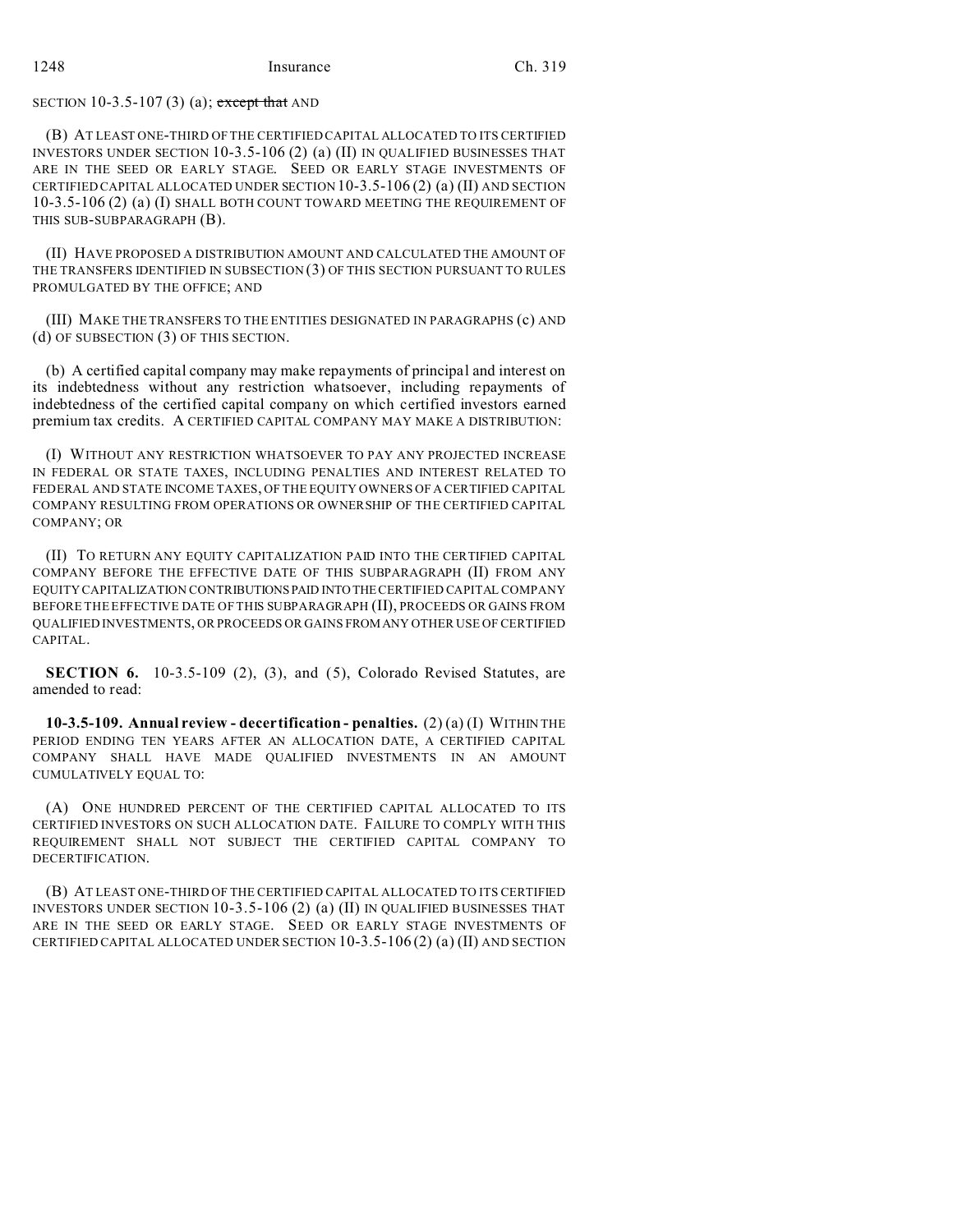#### Ch. 319 Insurance 1249

10-3.5-106 (2) (a) (I) SHALL BOTH COUNT TOWARD MEETING THE REQUIREMENT OF THIS SUB-SUBPARAGRAPH (B). FAILURE TO COMPLY WITH THIS REQUIREMENT SHALL NOT SUBJECT THE CERTIFIED CAPITAL COMPANY TO DECERTIFICATION.

(II) BEGINNING ON THE TENTH ANNIVERSARY OF AN ALLOCATION DATE, A CERTIFIEDCAPITAL COMPANY SHALL MAKE NO FURTHER DISTRIBUTIONS OF ANY KIND, INCLUDING QUALIFIED DISTRIBUTIONS, FROM CERTIFIED CAPITAL OR PROCEEDS OR GAINSFROM ANY TYPE OF INVESTMENT OF CERTIFIED CAPITAL, UNLESS AND UNTIL THE CERTIFIED CAPITAL COMPANY HAS MADE QUALIFIED INVESTMENTS CUMULATIVELY EQUAL TO ONE HUNDRED PERCENT OF THE CERTIFIED CAPITAL ALLOCATED TO ITS CERTIFIEDINVESTORSON SUCHALLOCATION DATE; EXCEPT THAT THIS SUBPARAGRAPH (II) SHALL NOT PROHIBIT PAYMENTS ON INDEBTEDNESS OF THE CERTIFIED CAPITAL COMPANY, INCLUDING INDEBTEDNESS TO CERTIFIED INVESTORS, ON QUALIFIED DEBT INSTRUMENTS OR DISTRIBUTIONS PERMITTED BY SECTION 10-3.5-108 (2) (b).

(III) IF A CERTIFIED CAPITAL COMPANY FAILS TO HAVE MADE QUALIFIED INVESTMENTS CUMULATIVELY EQUAL TO ONE HUNDRED PERCENT OF THE CERTIFIED CAPITAL ALLOCATEDTO ITSCERTIFIED INVESTORS ON SUCH ALLOCATION DATE WITHIN THE PERIOD ENDING:

(A) TWELVE YEARS AFTER AN ALLOCATION DATE, THE PERCENTAGE REPORTED TO THE DIVISION OF HOUSING IN SECTION 10-3.5-108 (3) (b) SHALL EQUAL SIXTY PERCENT.

(B) SIXTEEN YEARS AFTER AN ALLOCATION DATE, THE PERCENTAGE REPORTED TO THE DIVISION OF HOUSING IN SECTION 10-3.5-108 (3) (b) SHALL EQUAL ONE HUNDRED PERCENT, AND THE ECONOMIC DEVELOPMENT COMMISSION SHALL HAVE THE AUTHORITY OVER ALL MONETARY AND INVESTMENT ASSETS OF THE CERTIFIED CAPITAL COMPANY, INCLUDING, BUT NOT LIMITED TO, THE ABILITY TO SELECT A NEW MANAGER FOR ALL FUTURE INVESTMENTS OF THE CERTIFIED CAPITAL COMPANY'S ASSETS.

(b) Any material violation of section 10-3.5-107 shall be grounds for decertification of the certified capital company, ASSESSMENT OF AN ADMINISTRATIVE FINE DETERMINED BY THE OFFICE BY RULE, OR BOTH. ANY MATERIAL VIOLATION OF THIS ARTICLE OCCURRING ON OR AFTER THE EFFECTIVE DATE OF THIS PARAGRAPH (b) SHALL BE GROUNDS FOR ASSESSMENT OF AN ADMINISTRATIVE FINE PURSUANT TO A SCHEDULE DETERMINED BY THE OFFICE BY RULE. VIOLATIONS INVOLVING A USE OF FUNDS THAT IS UNAUTHORIZED UNDER THIS ARTICLE SHALL REQUIRE THE REPAYMENT OR REINVESTMENT OF THE FUNDS, AND FINES FOR SUCH VIOLATIONS SHALL NOT EXCEED AN AMOUNT EQUAL TO THE AMOUNT OF FUNDS INVOLVED. FINES FOR VIOLATIONS NOT INVOLVING THE MISUSE OF FUNDS SHALL NOT EXCEED ONE HUNDRED THOUSAND DOLLARS. If the office determines that a certified capital company is not in compliance with the requirements  $of section 10-3.5-107$  REFERENCED IN THIS PARAGRAPH (b), it shall, by written notice, inform the officers of the certified capital company that the certified capital company may be subject to decertification, OR THE ASSESSMENT OF A FINE AS ALLOWED BY THIS PARAGRAPH (b), one hundred twenty days after the date of mailing of the notice unless the deficiencies are corrected and the certified capital company is again in compliance with all requirements for certification.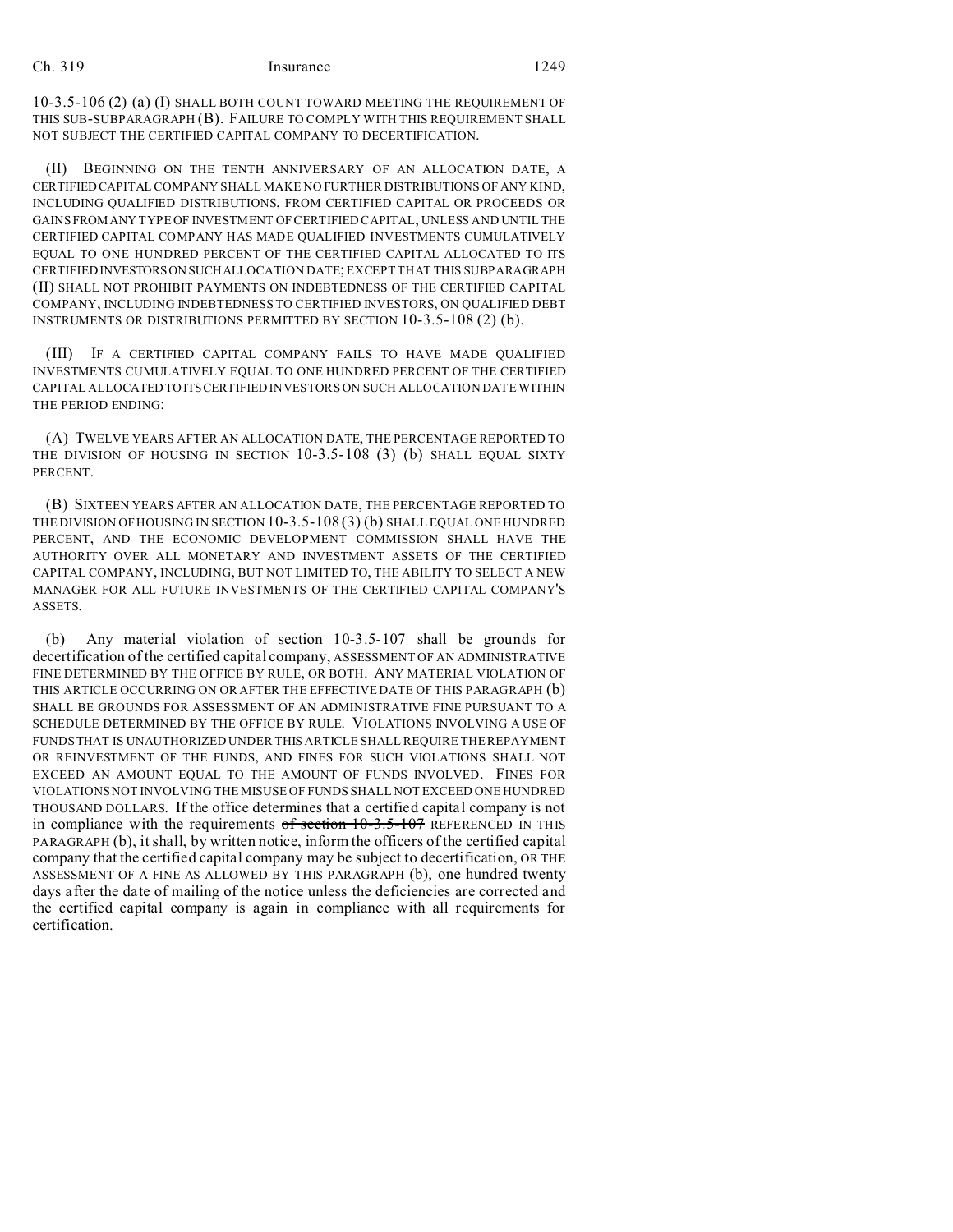1250 Insurance Ch. 319

(c) (I) FOR THE PURPOSE OF DETERMINING COMPLIANCE WITH THIS ARTICLE, INCLUDING ALL REQUIREMENTS FOR DISTRIBUTIONS AND CERTIFICATION, REGARDLESS OF ANY CLAIM THAT SUCH RECORDS OR OPERATIONS ARE CONFIDENTIAL OR OTHERWISE EXEMPT FROM INSPECTION, THE OFFICE MAY, UPON REASONABLE NOTICE, INSPECT THE RECORDS AND OPERATIONS OF:

#### (A) A CERTIFIED CAPITAL COMPANY; OR

(B) IF THE INFORMATION RECEIVED PURSUANT TO SUB-SUBPARAGRAPH (A) OF THIS SUBPARAGRAPH (I) IS INSUFFICIENT, A QUALIFIED BUSINESS OR QUALIFIED RURAL BUSINESS.

(II) A RECORD THAT IS EXEMPT FROM INSPECTION PURSUANT TO SECTION 24-72-204, C.R.S., SHALL BE EXEMPT FROM INSPECTION WHILE IN THE CUSTODY OF THE OFFICE IF THE REQUIREMENTS OF PART 2 OF ARTICLE 72 OF TITLE 24, C.R.S., ARE COMPLIED WITH, AND THE OFFICE AND ITS EMPLOYEES SHALL NOT DISCLOSE THE CONFIDENTIAL OR EXEMPT PORTIONS OF THE CONTENTS OF ANY SUCH RECORD TO ANYONE OUTSIDE OF THE OFFICE UNLESS DISCLOSURE OF THE CONFIDENTIAL OR EXEMPT PORTIONS OF THE CONTENTS OF SUCH RECORD IS REQUIRED TO EFFECTUATE FINAL ADMINISTRATIVE ACTION AGAINST A CERTIFIED CAPITAL COMPANY PURSUANT TO THIS SECTION.

(3) At the end of the one-hundred-twenty-day period provided in subsection (2) of this section, if the certified capital company is still not in compliance with section 10-3.5-107 THE REQUIREMENTS REFERENCED IN PARAGRAPH (b) OF SUBSECTION (2) OF THIS SECTION, the office shall MAY DO EITHER OR BOTH OF THE FOLLOWING, AS APPROPRIATE:

(a) Send a notice of decertification to the certified capital company and to all other appropriate state agencies, including without limitation the division of insurance in the department of regulatory agencies;

(b) ASSESS AN ADMINISTRATIVE FINE PURSUANTTO PARAGRAPH (b) OF SUBSECTION (2) OF THIS SECTION AGAINST THE CERTIFIED CAPITAL COMPANY. THE ASSESSMENT SHALL OCCUR ONLY AFTER THE DIRECTOR OF THE OFFICE HOLDS A HEARING IN ACCORDANCE WITH SECTION 24-4-105, C.R.S. JUDICIAL REVIEW MAY BE OBTAINED IN THE COURT OF APPEALS PURSUANT TO SECTION 24-4-106 (11), C.R.S. THE OFFICE SHALL TRANSFER ANY SUCH FINE THAT IT RECEIVES TO THE STATE TREASURER, WHO SHALL CREDIT IT TO THE GENERAL FUND.

(5) Once a certified capital company has invested an amount cumulatively equal to one hundred percent of its certified capital in qualified investments AND COMPLIED WITH SECTIONS  $10-3.5-107(3)$  (a) AND  $10-3.5-108(2)$  (a) (I) (B), the certified capital company shall no longer be subject to regulation by the office EXCEPT INSOFAR AS IS NECESSARY TO OVERSEE THE DISTRIBUTIONS MADE PURSUANT TO SECTION 10-3.5-108 (3) (b).

**SECTION 7. Applicability.** This act shall apply to actions taken by, or with respect to, certified capital companies on or after the effective date of this act.